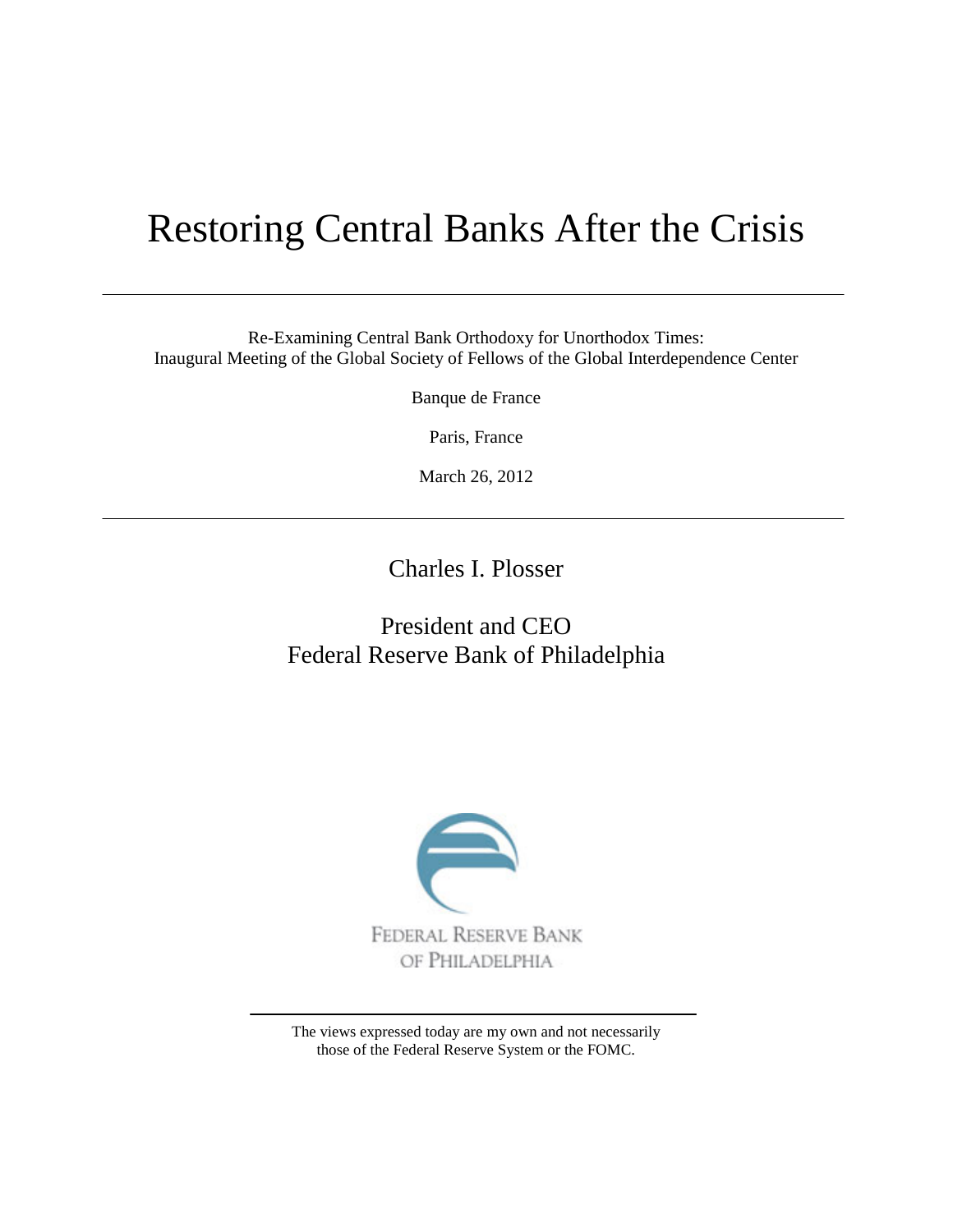# **Restoring Central Banks After the Crisis**

# **[Re-Examining Central Bank Orthodoxy for Unorthodox Times: Inaugural Meeting of the Global Society](http://www.interdependence.org/programs-and-events/event-registration/programs/inaugural-meeting-of-the-global-society-of-fellows/)  [of Fellows](http://www.interdependence.org/programs-and-events/event-registration/programs/inaugural-meeting-of-the-global-society-of-fellows/) of the Global Interdependence Center**

Banque de France Paris, France

March 26, 2012

Charles I. Plosser President and Chief Executive Officer Federal Reserve Bank of Philadelphia

#### **Introduction**

I am delighted to be here today in this beautiful city and to have the honor to serve on such a distinguished panel with friends and colleagues. David Kotok has been the guiding force behind the GIC conferences over the past several years. He and his team at the GIC never fail to gather an interesting and knowledgeable group of people to discuss important topics on truly global issues. So, I want to thank him and the GIC for their efforts and contributions. I also want to thank our hosts, Christian Noyer and the Banque de France.

I am going to take a little different tack on the subject matter of this gathering. Rather than focus on what new orthodoxy we should take away from the financial crisis, I want to argue that we need to restore some of the old orthodoxy. David did suggest that he wanted to have a conversation on important issues, so I intend to be somewhat provocative in an effort to stimulate such conversation. As usual, I want to stress that my views are my own and not necessarily those of my colleagues in the Federal Reserve System.

I will focus my remarks on two related topics that have emerged as a consequence of the crisis. The first is the relation between monetary policy and fiscal policy. The second topic involves the role of a central bank's balance sheet as a policy tool. These are issues that I believe are of fundamental importance to the role of central banks in our economies.

# **The Relationship Between Monetary and Fiscal Policies**

Let me begin by sharing some thoughts on the appropriate relationship between monetary and fiscal policies. In the wake of the financial crisis and the ensuing recession, many countries around the world responded with a significant increase in government spending. Some of this increase came about through what economists call automatic stabilizers. But there has also been a dramatic expansion in budget deficits attributable to deliberate efforts to apply fiscal stimulus to improve economic outcomes. This expansion in government spending has been very significant in the U.S., but it has also occurred in other countries. So what does this have to do with monetary policy? Well, it turns out, a great deal. It is widely understood that governments can finance expenditures through taxation, debt — that is,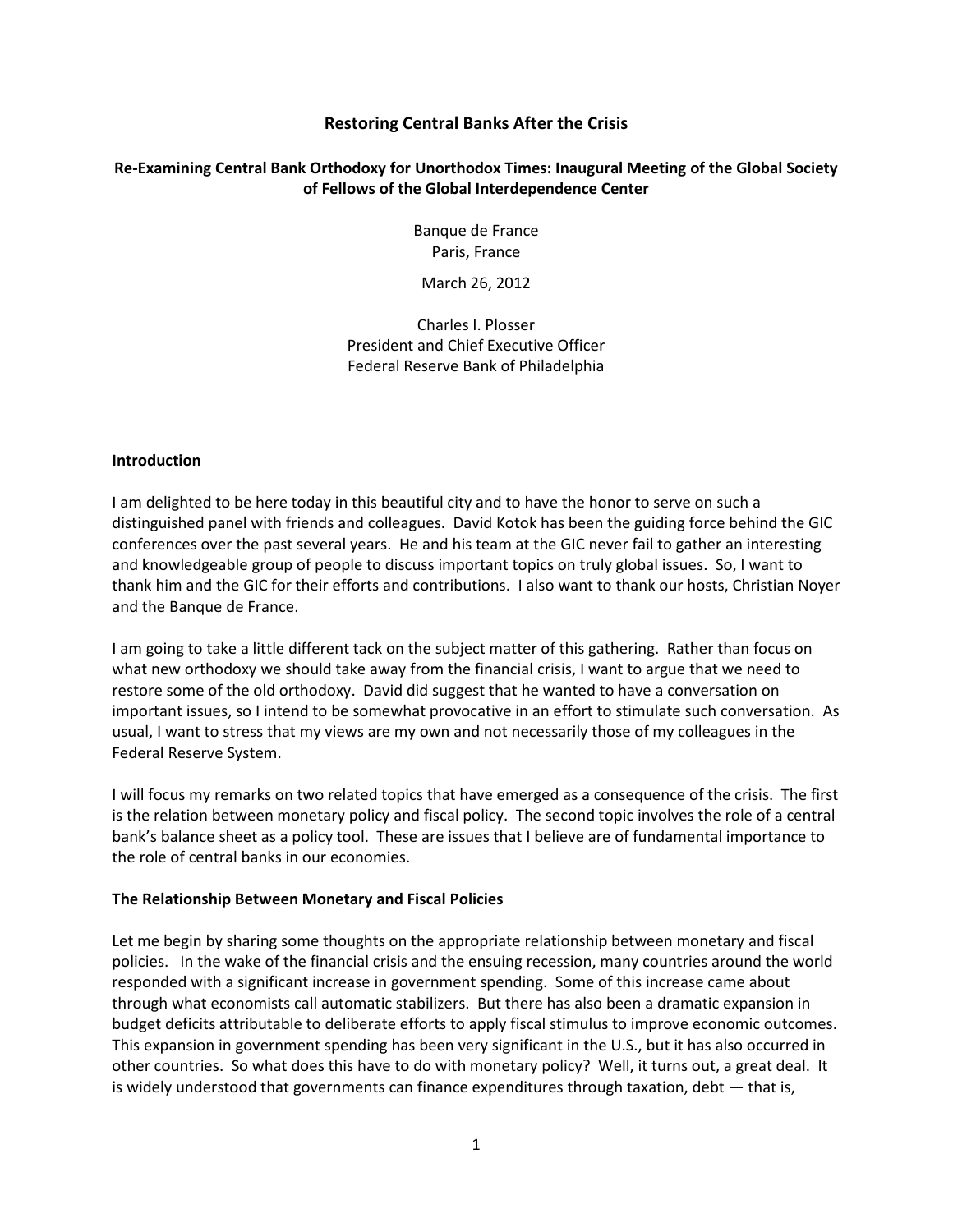future taxes — or printing money. In this sense, monetary policy and fiscal policy are intertwined through the government budget constraint.

For good reasons, though, societies have converged toward arrangements that provide a fair degree of separation between the functions of central banks and those of their fiscal authorities. For example, in a world of fiat currency, central banks are generally assigned the responsibility for establishing and maintaining the value or purchasing power of the nation's unit of account. Yet, that task can be undermined, or completely subverted, if fiscal authorities set their budgets in a manner that ultimately requires the central bank to finance government expenditures with significant amounts of seigniorage in lieu of current or future tax revenue.<sup>\*</sup>

The ability of a central bank to maintain price stability can also be undermined when the central bank itself ventures into the realm of fiscal policy. History teaches us that unless governments are constrained institutionally or constitutionally, they often resort to the printing press to try to escape what appear to be intractable budget problems. And the budget problems faced by many governments today are, indeed, challenging. But history also teaches us that resorting to the printing press in lieu of making tough fiscal choices is a recipe for creating substantial inflation and, in some cases, hyperinflation.

Awareness of these long-term consequences of excessive money creation is the reason that over the past 60 years, country after country has moved to establish and maintain independent central banks that is, central banks that have the ability to make monetary policy decisions free from short-run political interference. Without the protections afforded by independence, the temptation of governments to exploit the printing press to avoid fiscal discipline is often just too great. Thus, it is simply good governance and wise economic policy to maintain a healthy separation between those responsible for tax and spending policy and those responsible for money creation.

It is equally important for central banks that have been granted independence to be constrained from using their own authority to engage in activities that more appropriately belong to the fiscal authorities or the private sector. In other words, with independence comes responsibility and accountability. Central banks that breach their boundaries risk their legitimacy, credibility, and ultimately, their independence. Given the benefits of central bank independence, that could prove costly to society in the long run.

There are a number of approaches to placing limits on independent central banks so that the boundaries between monetary policy and fiscal policy remain clear.

First, the central bank can be given a narrow mandate, such as price stability. In fact, this has been a prominent trend during the last 25 years. Many major central banks now have price stability as their sole or primary mandate.

Second, the central bank can be restricted as to the type of assets it can hold on its balance sheet. This limits its ability to engage in credit policies or resource allocations that rightfully belong under the purview of the fiscal authorities or the private marketplace.

l

<span id="page-2-0"></span><sup>∗</sup> See Thomas Sargent and Neil Wallace, "Some Unpleasant Monetarist Arithmetic," Federal Reserve Bank of Minneapolis *Quarterly Review*, 5 (Fall 1981), pp 1-17.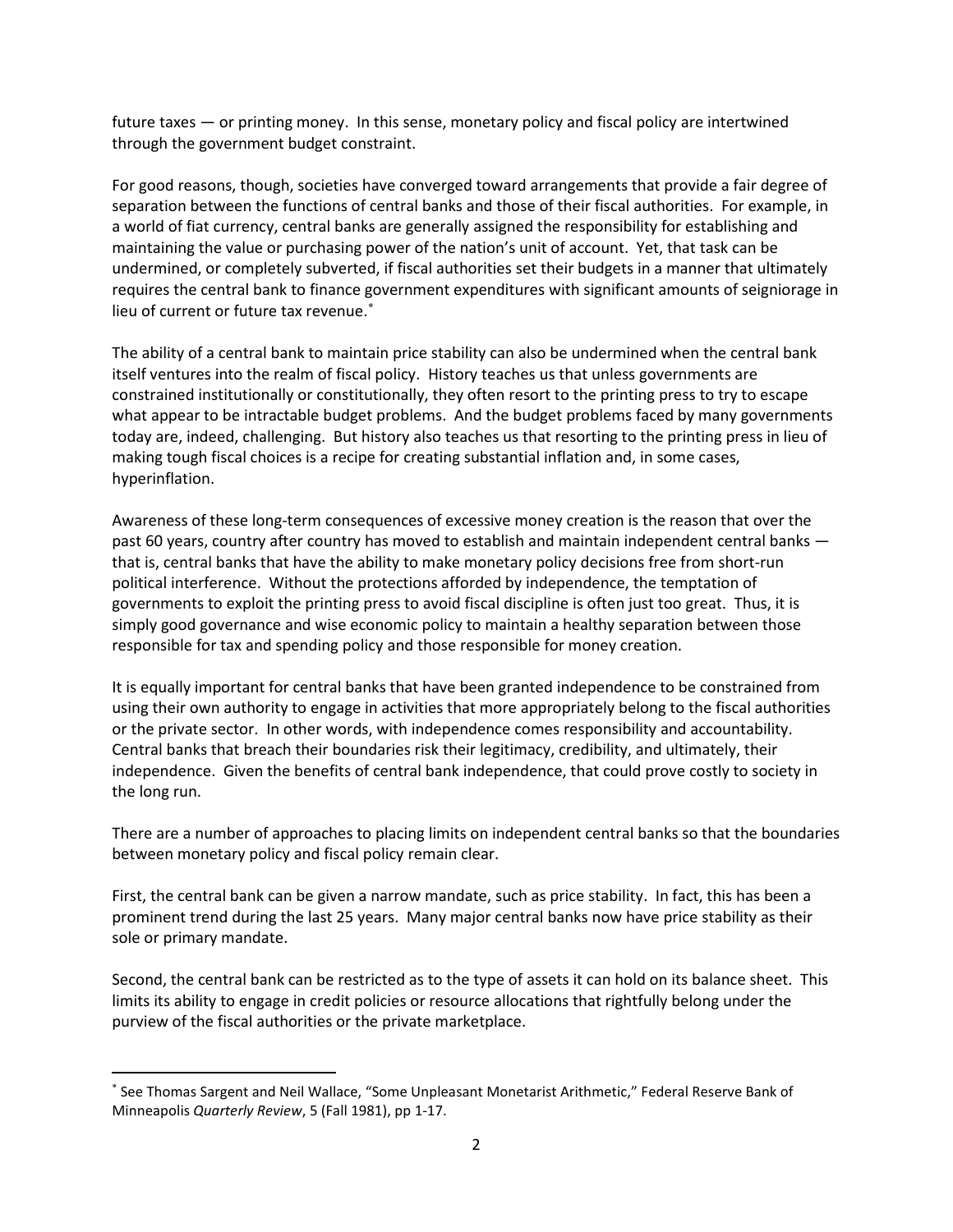And third, the central bank can conduct monetary policy in a systematic or rule-like manner, which limits the scope of discretionary actions that might cross the boundaries between monetary and fiscal policies. Milton Friedman's famous k-percent money growth rule is one example, as are Taylor-type rules for the setting of the interest rate instrument.

Unfortunately, over the past few years, the combination of a financial crisis and sustained fiscal imbalances has led to a breakdown in the institutional framework and the previously accepted barriers between monetary and fiscal policies. The pressure has come from both sides. Governments are pushing central banks to exceed their monetary boundaries, and central banks are stepping into areas not previously viewed as appropriate for an independent central bank.

Let me offer a couple of examples to illustrate these pressures. First, despite the well-known benefits of price stability, there are calls in many countries to abandon this commitment and create higher inflation to devalue outstanding nominal government and private debt. That is, some suggest that we should attempt to use inflation to solve the debt overhang problem. Such policies are intended to redistribute losses on nominal debt from the borrowers to the lenders. Using inflation as a backdoor to such fiscal choices is bad policy, in my view.

Pressure on central banks is also showing up through other channels. In some circles, it has become fashionable to invoke lender-of-last-resort arguments as a rationale for central banks to lend to "insolvent" organizations, either failing businesses or, in some cases, failing governments. Such arguments go beyond the well-accepted principles established by Walter Bagehot, who wrote in his 1873 classic *Lombard Street* that central bankers could limit systemic risk in a banking crisis by "lending freely at a penalty rate against good collateral." Central bankers have abandoned this basic Bagehot principle in the last few years but have not replaced it with a clear alternative. Indeed, actions were often confusing and unpredictable and lacked a coherent framework. I believe that central banks need to think hard about how and when they exercise this important role. We need to have a well-articulated and systematic approach to such actions. Otherwise, our actions will exacerbate moral hazard and encourage excessive risk-taking, thus sowing the seeds for the next crisis. Unfortunately, neither financial reform nor central banks have adequately addressed this dilemma.

Breaching the boundaries is not confined to the fiscal authorities asking central banks to do their heavy lifting. The Fed and other central banks have undertaken other actions that have blurred the distinction between monetary policy and fiscal policy, such as adopting credit policies that favor some industries or asset classes relative to others. Such steps were taken with the sincere belief that they were absolutely necessary to address the challenges posed by the financial crisis.

The clearest examples can be seen when the Federal Reserve established credit facilities to support markets for commercial paper and asset-backed securities. Most notable has been the effort by the Fed to support the housing market through its purchases of mortgage-backed securities. These credit allocations have not only breached the traditional boundaries between fiscal and monetary policy, they have generated pointed public criticisms of the Fed.

Once a central bank ventures into fiscal policy, it is likely to find itself under increasing pressure from the private sector, financial markets, or the government to use its balance sheet to substitute for other fiscal decisions. Such actions by a central bank can create their own form of moral hazard, as markets and governments come to see central banks as instruments of fiscal policy, thus undermining incentives for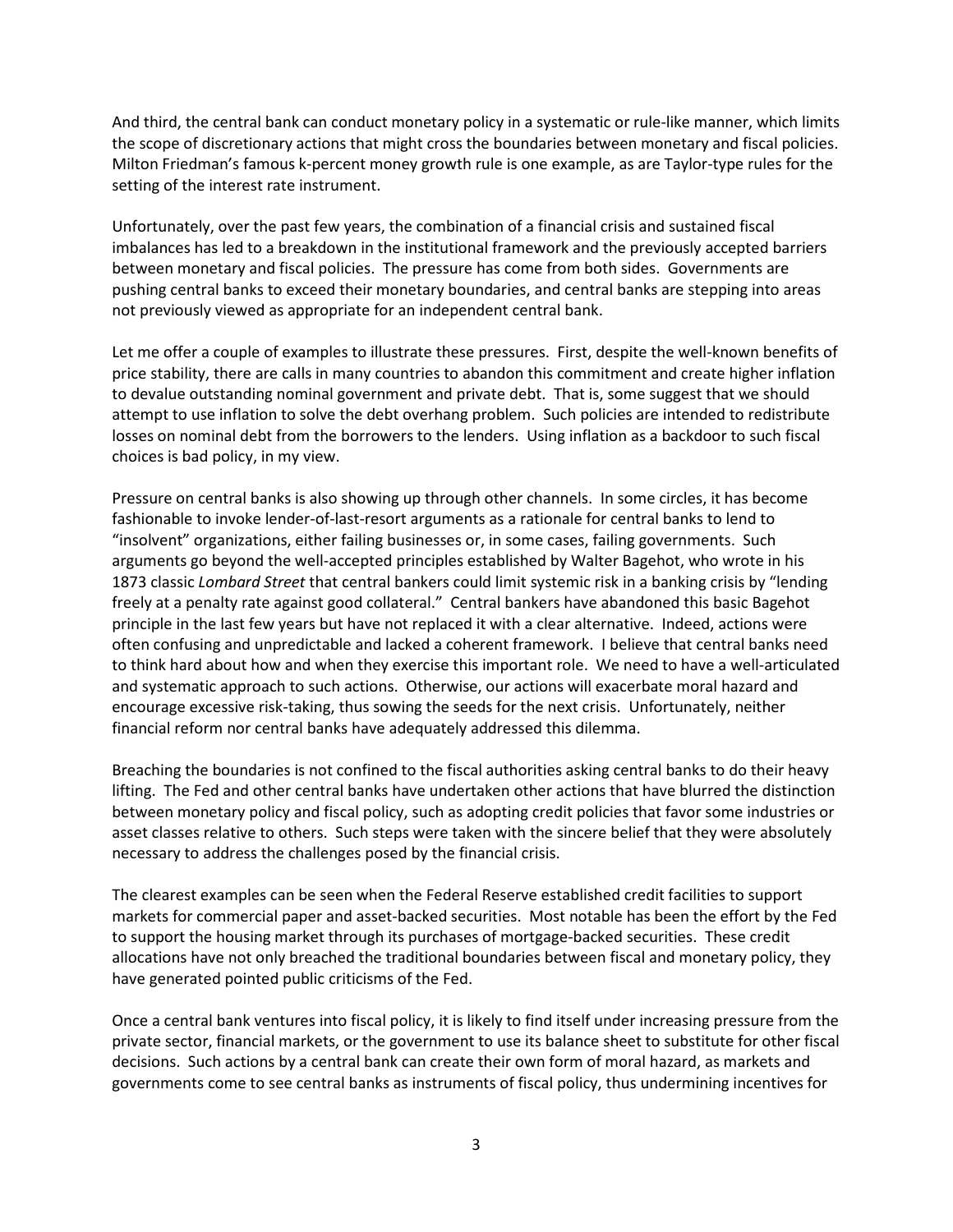fiscal discipline. This pressure can threaten the central bank's independence in conducting monetary policy and thereby undermine monetary policy's effectiveness in achieving its mandate.

In my view, this blurring of the boundaries between monetary and fiscal policies is fraught with risks. As I said, these boundaries arose for good reason, and we ignore their breach at our peril. I believe we must seek ways to restore the boundaries.

### **The Central Bank's Balance-Sheet Policy**

Another related issue facing central banks arises from the degree to which central banks have expanded their balance sheets. There are two dimensions to this issue. One is the composition of the balance sheet. In the U.S., for example, the balance sheet of the Federal Reserve has changed from one made up almost entirely of short-term U.S. Treasury securities to one that is mostly long-term Treasuries, plus significant quantities of long-term mortgage-backed securities. This concentration of housing-related securities is problematic because it is a form of credit allocation and thus violates the monetary/fiscal policy boundaries I just mentioned.

The second aspect is the overall size of the balance sheet. Many central banks expanded their balance sheets in an effort to ease monetary policy after their usual policy instrument – an interest rate — had reached the zero lower bound. Do central bankers anticipate that their balance sheets will shrink to more normal levels as they move away from the zero lower bound? Is it desirable to do so? Or should monetary policy now be seen as having another tool, even in normal times? Some have suggested that central banks adopt a regime in which the monetary policy rate is the interest rate on reserves rather than a market interest rate, such as the federal funds rate. This would then permit the central bank to manage its balance sheet separately from its monetary instrument, freeing it to respond to liquidity demands of the financial system without altering the stance of monetary policy. In principle, this would take pressure off central banks to shrink their balance sheets from the current high levels and simply rely on raising the interest rate on reserves to tighten monetary policy.

The alternative is to return to a more traditional operating regime in which the central bank sets a target for a market interest rate, such as the federal funds rate in the U.S., above the interest rate on reserves. Implementing this regime would require a smaller balance sheet.

I am very skeptical of an operating regime that gives central banks a new tool without boundaries or constraints. Without an understanding, or even a theory, as to how the balance sheet should or can be manipulated, we open the door to giving vast new discretionary abilities to our central banks. This violates the principle of drawing clear boundaries between monetary policy and fiscal policy. When markets or governments come to believe that a central bank can freely expand its balance sheet without directly impacting the stance of monetary policy, I believe that various political and private interests will come forward with a long list of good causes, or rescues, for which such funds could or should be used.

Economic theory and practice teach us that monetary policy works best when it is clear about its objectives and systematic in its approach to achieving those objectives. Granting vast amounts of discretion to our central banks in the expectation that they can cure our economic ills or substitute for our lack of fiscal discipline is a dangerous road to follow.

In June, the Federal Reserve's Open Market Committee outlined some principles that would guide its exit from this period of extraordinary monetary accommodation. In my view, those principles